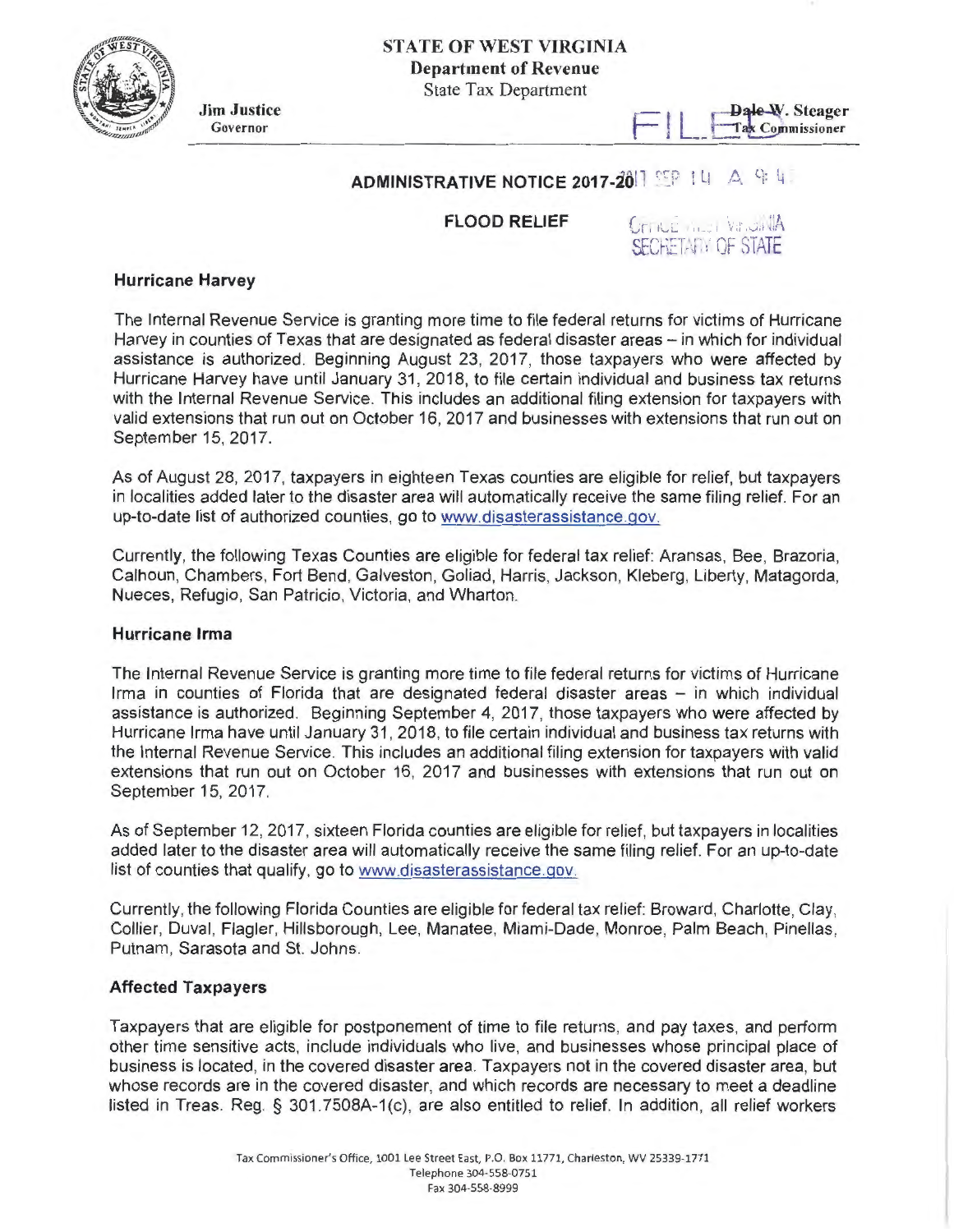affiliated with a recognized government or philanthropic organization assisting in relief activities in the covered disaster area are entitled to relief, and any individual visiting the covered disaster area who was killed or injured as a result of the disaster is entitled to relief.

## **Federal Income Tax Relief**

The affected taxpayers eligible for the postponement of time to file returns include:

- Any individual whose principal residence is located in the counties designated as federal disaster areas, and any business entity whose principal place of business is located in the counties designated as federal disaster areas,
- Any individual who is a relief worker assisting in a covered federal disaster area, who is affiliated with a recognized government or philanthropic organization,
- Any individual whose principal residence is **not** located in a covered federal disaster area, and any business entity whose principal place of business is **not** located in a covered federal disaster area, but whose records, necessary to meet a filing deadline, are located in a covered federal disaster area,
- Any estate or trust that has tax records necessary to meet a filing deadline in a covered federal disaster area, and
- Any spouse of an affected taxpayer, solely with regard to a joint return of the spouse.

## **Income tax returns of taxpayers other than corporations**

Affected taxpayers have until January 31, 2018, to file their income tax returns for tax year 2017 for both federal and West Virginia purposes. This extension applies to returns with an original or extended due date occurring on or after August 23, 2017 (Hurricane Harvey), or on and after September 4, 2017 (Hurricane Irma), and before January 31 , 2018. When filing the West Virginia income tax return with the extension to January 31 , 2018, taxpayers should mark at the top of the return either "Hurricane Harvey" or "Hurricane Irma," whichever is appropriate.

The West Virginia State Tax Department will honor any federal extensions of time to file or pay federal income taxes. However, it may be difficult for the State Tax Department to identify taxpayers eligible for the federal tax relief. Taxpayers will need to provide an explanation with their West Virginia income tax return or payment, indicating that they received an automatic federal extension due to Hurricane Harvey, or Hurricane Irma, whichever is applicable.

## **Estimated income tax payments of taxpayers other than corporations**

Affected taxpayers with an estimated tax payment due on or after August 23, 2017 (Hurricane Harvey), or on and after September 4, 2017 (Hurricane Irma), and before January 31 , 2018, receive an extension to make the payment until January 31, 2018.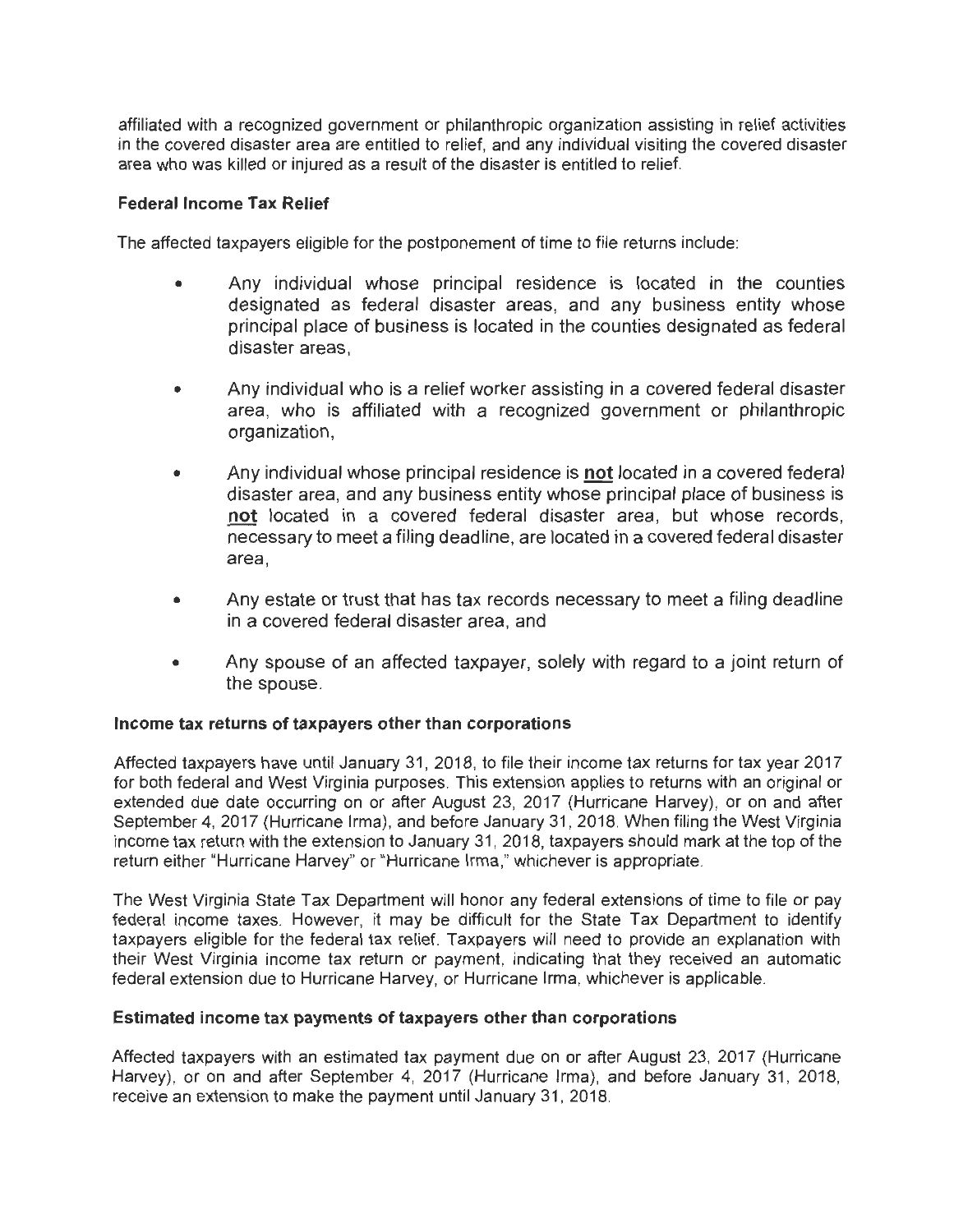### **Corporation net income tax returns**

For income tax returns of corporations, affected corporations with a due date that falls on or after August 23, 2017 (Hurricane Harvey), or on or after September 4, 2017 (Hurricane Irma), and before January 31 , 2018, are granted an extension of time to file until January 31, 2018. When filing the West Virginia income tax return with the extension to January 31 , 2018, taxpayers should mark at the top of the return either "Hurricane Harvey" or "Hurricane Irma," whichever is appropriate.

The West Virginia State Tax Department will honor any federal extensions of time to file or pay federal income taxes. However, it may be difficult for the State Tax Department to identify taxpayers eligible for the federal tax relief. Taxpayers will need to provide an explanation with their West Virginia income tax return or payment, indicating they received an automatic federal extension due to Hurricane Harvey, or Hurricane Irma, whichever is applicable.

#### **Corporation estimated tax payments**

Affected corporations with an estimated tax payment due on or after August 23, 2017 (Hurricane Harvey), or on and after September 4, 2017 (Hurricane Irma), and before January 31, 2018, receive an extension to make the estimated tax payment until January 31, 2018.

## **Other Taxes - State sales and use, withholding and excise tax returns, reports, and payments**

For reporting periods with a due date that falls on or after August 23, 2017 (Hurricane Harvey), or on and after September 4, 2017 (Hurricane Irma), an affected taxpayer may request a 30-day extension of time to file returns and pay other taxes, using the following forms, as applicable, which are available at:

#### http://tax.wv.gov/Flood/Pages/FloodReliefInformation.aspx

#### EXD-B Disaster Relief Extension - Business Taxes

EXD-P Disaster Relief Extension - Personal Income Tax

TPT-723 Tobacco Destruction Affidavit

Requests for these extensions must be filed with the State Tax Department by October 15, 2017 to be eligible for the relief.

Extension form may be faxed to 304-558-8713 or mailed to: West Virginia State Tax Department Tax Account Administration Division P.O. Box 1202 Charleston, WV 25324-1202

#### **Waiver of additions to tax**

If a taxpayer eligible for the relief specified in this Administrative Notice receives a notice from the